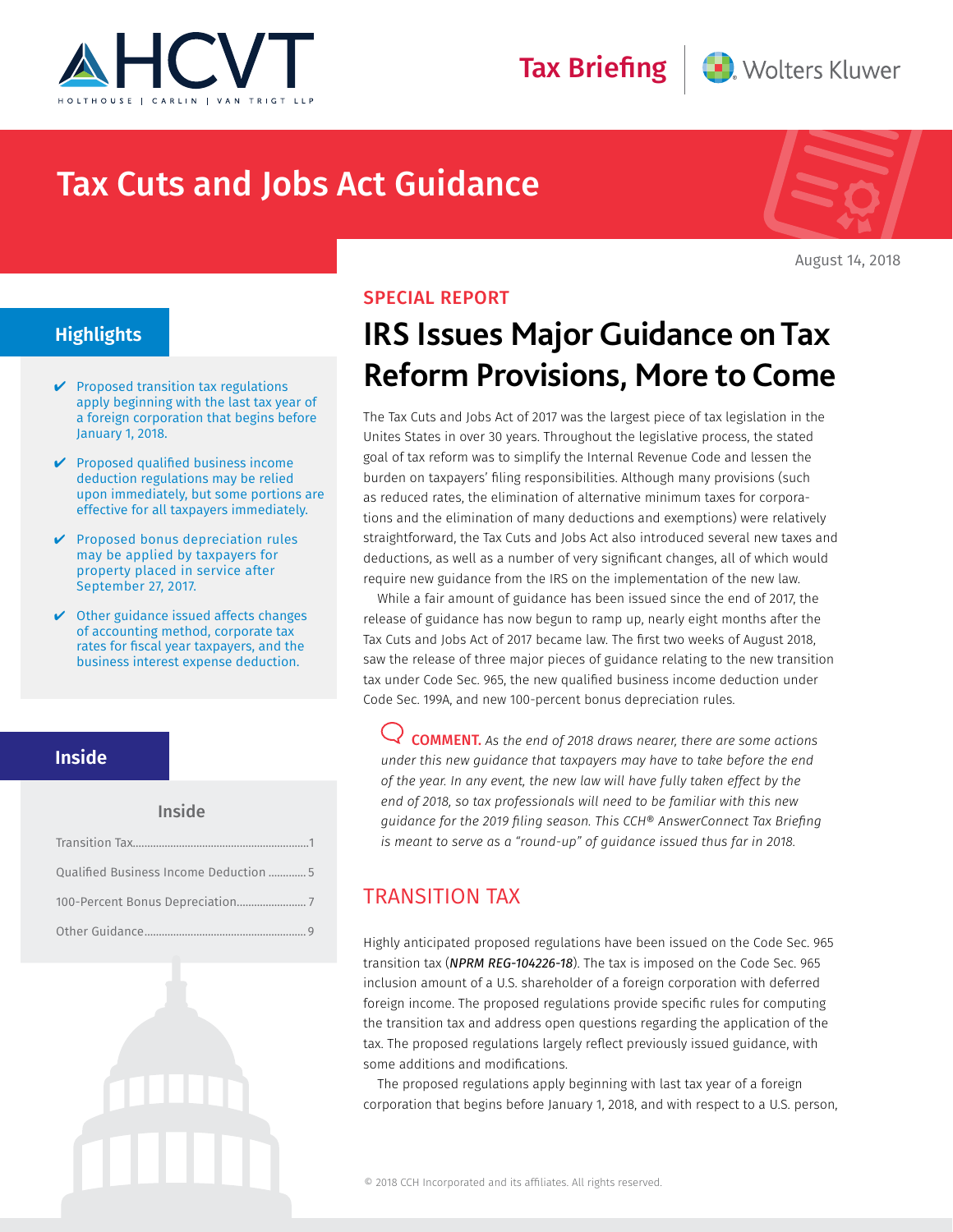

# State Legislation in Response to TCJA

**\*** Legislation was passed, but vetoed by the Governor

beginning with the tax year in which or with which the tax year of the foreign corporation ends.

States without income tax

#### Transition Tax Basics

Generally, a foreign corporation's earnings are not taxed to its U.S. shareholders until the earnings are repatriated as a dividend. If the foreign corporation earns certain types of income or invests in U.S. property, the U.S. shareholder may be taxed currently under the provisions of Subpart F.

To combat the incentive for U.S. shareholders to keep their earnings and profits overseas, the Tax Cuts and Jobs Act of 2017 added the transition tax. The transition tax is a one-time mandatory tax on the untaxed post-1986 earnings and profits (E&P) of foreign subsidiaries of U.S. shareholders. Earnings held in the form of cash and cash equivalents are taxed at a 15.5 percent rate, and remaining earnings are taxed at an 8 percent rate. The transition tax may be paid in installments over eight years.

Specifically, the transition tax is imposed on U.S. shareholders who own 10 percent or more, by vote, of a **Note:** Certain states automatically incorporate the Internal Revenue Code by reference and would not need to enact legislation to conform to the TCJA provisions.

deferred foreign income corporation (DFIC). A DFIC is any specified foreign corporation (SFC) that has a positive amount of accumulated post-1986 deferred foreign income on one of two E&P measurement dates, November 2, 2017, or December 31, 2017. An SFC is either a:

- controlled foreign corporation (CFC), or  $\bullet$
- any foreign corporation in which a domestic corporation is a U.S. shareholder.

For the last tax year of the DFIC beginning before January 1, 2018 (the inclusion year), the U.S. shareholder includes as subpart F income its pro rata share of accumulated post-1986 foreign income of the DFIC on the November 2, 2017, or December 31, 2017, whichever is greater.

Beginning in December 2017, the IRS released several pieces of guidance that taxpayers could rely on when computing the transition tax (*Notice 2018-7, Notice 2018-13, Notice 2018-26*). FAQs about filing 2017 returns and making tax payments and elections were also provided (*Questions*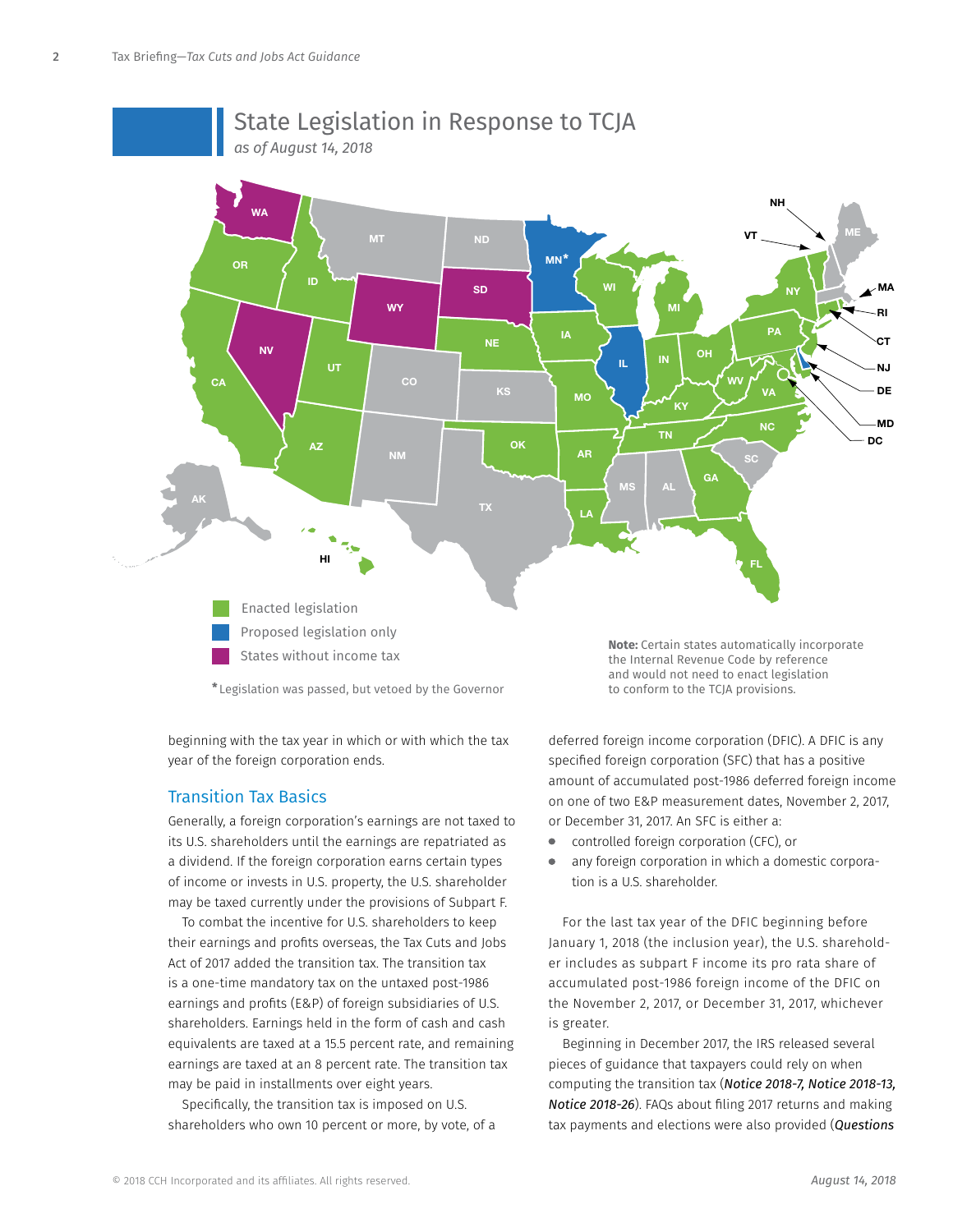*and Answers about Reporting Related to Section 965 on 2017 Tax Returns*, last updated June 4, 2018). IRS Publication 5292, How to Calculate Section 965 Amounts and Elections Available to Taxpayers, includes a workbook for calculating the transition tax.

#### What Do the Proposed Regulations Cover?

The proposed regulations provide a comprehensive set of rules for computing the transition tax and may require a recomputation of the transition tax and possibly the filing of amended returns. Many taxpayers have received extensions for filing their tax returns. For example, a corporate taxpayer with a return due on April 18, 2018, will have until October 15, 2018, to file the return and take into account the proposed regulations.

COMMENT. *The inclusion is taken into account in either the taxpayer's 2017 or 2018 income tax return. This will depend on whether the DFIC's last tax year that began before January 1, 2018 ends during the taxpayer's 2017 or 2018 tax year.*

*General rules.* Many of the general rules in the proposed regulations are consistent with previous guidance. For example, the proposed regulations address the application of the constructive ownership rules that provide for downward attribution of stock from a partner to a partnership. Because the rules make it difficult to determine if a foreign corporation is an SFC, stock owned directly, or indirectly, by or for a partner is not considered owned by the partnership, if the partner owns less than five percent of the partnership's capital and profits interests.

Some additional rules in the proposed regulations that are consistent with the previous guidance include:

- rules that require that the status of an SFC as a DFIC be determined before its status as an E&P deficit corporation;
- treatment of a controlled domestic partnership as a foreign partnership if certain conditions are met;
- rules for determining cash measurement dates and pro  $\bullet$ rata share;
- rules that address the treatment of derivative financial  $\bullet$ instruments for purposes of measuring the cash position of an SFC;
- definitions of accounts payable and accounts receivable and demand loans treated as short-term, for determining the cash position of an SFC;
- foreign currency rules, including that the accumulated post-1986 deferred foreign income of an SFC as of each of the E&P measurement dates must be compared in

the functional currency of the DFIC and use of the spot rate for translating amounts taken into account;

- $\bullet$ rules on the Code Sec. 962 election made by an individual to be taxed as a corporation;
- rules for domestic pass-through entities and owners; and
- rules that take all deficits, including hovering deficits, into account for purposes of determining post-1986 E&P of a SFC.

*"The first two weeks of August 2018, saw the release of three major pieces of guidance relating to the new transition tax under Code Sec. 965, the new qualified business income deduction under Code Sec. 199A, and new 100 percent bonus depreciation rules."*

*Adjustments to E&P and Basis.* Consistent with previous guidance, five ordering rules apply for determining and making adjustments to E&P, in the last tax year of an SFC that begins before January 1, 2018. The rules explain the interaction between the Code Sec. 959 previously taxed income (PTI) rules and Code Sec. 965. Many examples illustrate how the ordering rules work.

Under the ordering rules:

- (1) subpart F inclusions are determined without regard to Code Sec. 965;
- (2) distributions between SFCs before January 1, 2018 are determined;
- (3) Code Sec. 965(a) inclusions are determined;
- (4) distributions from SFCs are determined, other than those in (2); and
- (5) inclusions for Code Sec. 956 investments in U.S. real property are determined.

After each step, the Code Sec. 959(c) classification of E&P is adjusted. After a Code Sec. 965 inclusion is determined in Step (3), the effect on E&P is determined.

For example, if a U.S. shareholder has a Code Sec. 965(a) inclusion, the DFIC will have PTI in the same amount (Code Sec. 965(a) previously taxed E&P). If the Code Sec. 965(a) earnings amount is reduced under the reduction rules of Code Sec. 965(b), the DFIC will have previously taxed E&P in the amount of the decrease (Code Sec. 965(b) previously taxed E&P).

A U.S. shareholder's basis in the stock of a DFIC (or applicable property) is increased for the inclusion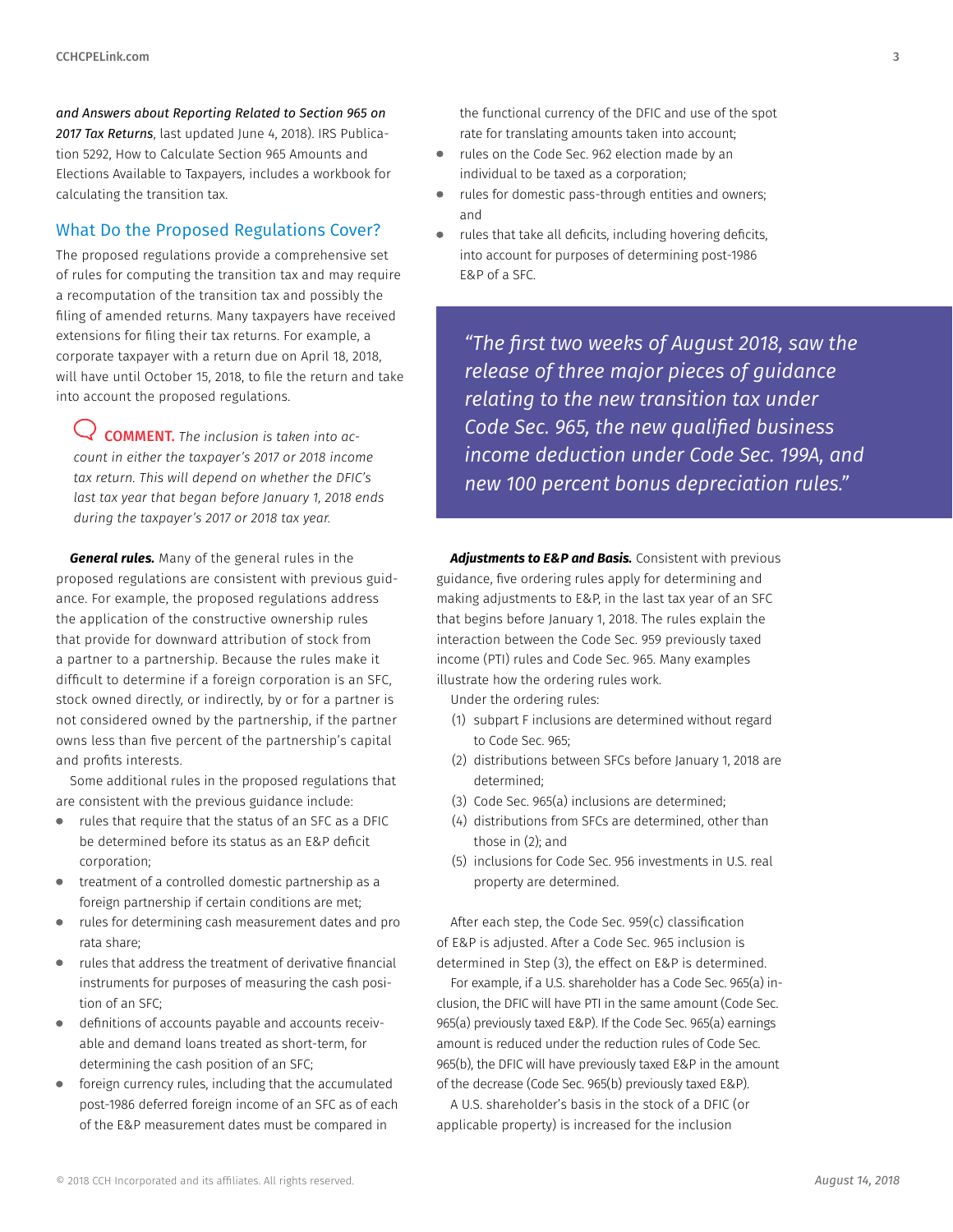amount. No adjustments to stock or property are made for amounts taken into account under the reduction rules. Taxpayers may, however, elect to make relevant basis adjustments in certain cases.

Under a gain-reduction rule, a U.S. shareholder that receives distributions from a DFIC during an inclusion year that are attributable to PTI, will be able to reduce the gain recognized with respect to the stock under Code Sec. 961(b)(2) by the inclusion amount. Gain is recognized if the reduction in the stock's basis upon the distribution of PTI exceeds basis. The gain reduction rule is consistent with prior guidance, but allows for taxpayers who make basis adjustments to account for them under the reduction rules.

*Code Sec. 965(c) Deductions.* Assets may be disregarded in determining a taxpayer's aggregate foreign cash position. This includes certain obligations between related SFCs or where it is demonstrated that there has been double-counting (e.g., assets that would be taken into account by more than one SFC). The demonstration is made by attaching a statement to a timely filed return.

The Code Sec. 965(c) deduction is not treated as an itemized deduction and deductions of expatriated entities are recaptured, regardless of whether the entity is a U.S. shareholder.

**Foreign Tax Credit.** Payment of the transition tax will result in foreign tax credits for the taxpayer, as a result of the subpart F inclusion. Code Sec. 965(g) disallows both the foreign tax credit and deduction for the applicable percentage of the foreign income taxes paid or accrued with respect to amounts allowed as a Code Sec 965(c) deduction. New guidance provides for the allowance of the foreign tax credit or deduction, the computation of the deemed paid credit, and the allocation and apportionment of expenses.

"Taxes paid or accrued" or "treated as paid or accrued" include foreign income taxes paid or accrued directly or deemed paid under Code Sec. 960, foreign income taxes allocated to an entity, and a distributive share of taxes paid by a partnership.

The disallowance rule for the direct foreign tax credit and deduction is extended to cover foreign income taxes attributable to the distribution of Code Sec. 965(a) and (b) previously taxed E&P, as well as withholding taxes on those distributions. The disallowance rules are similarly applied to taxes treated as paid or accrued.

The deemed paid credit rules of Code Secs. 902 and 960 are applied in the same manner for Code Sec. 965 inclusions. Thus, the credit is determined by multiplying the foreign corporation's post-1986 foreign income taxes by the ratio of the dividend or inclusion over post-1986 undistributed earnings.

Increases in a U.S. shareholder's share of E&P of an E&P deficit corporation due to the allocation of the deficit to the DFIC will not increase post-1986 undistributed earnings until the first day of the foreign corporation's first tax year following the E&P deficit foreign corporation's last tax year that begins before January 1, 2018.

The general rules for allocating and apportioning expenses apply in determining the foreign tax credits allowed for the Code Sec. 965(a) inclusion. The allowance of the Code Sec. 965(c) deduction does not result in a portion of the inclusion being treated as an exempt asset. Nor do Code Sec. 965(a) and (b) previously taxed E&P give rise to exempt treatment.

*Anti-Avoidance Rules.* Anti-avoidance rules, consistent with previous guidance, are applied to disregard post-November 2, 2017, transactions undertaken with the principal purpose of reducing the Code Sec. 965(a) inclusion amount or aggregate foreign cash position, or increasing the deemed paid tax credit (referred to as a change in the section 965 element). Changes in an SFC's method of accounting for 2017 or 2018 and entity classifications on or after November 2, 2017, will also be disregarded if there is a change in the 965 element, regardless of the principal purpose for the change.

In computing post-1986 E&P, certain transactions occurring between related SFCs between the November 2, 2017 and December 31, 2017 E&P measurement dates will be disregarded. A transaction is disregarded if the payment or accrual would reduce post-1986 E&P of the SFC paying the amounts.

*Elections.* The proposed regulations provide mechanics for making the transition tax elections, including:

- the election to pay the transition tax in eight installments;  $\bullet$
- the election by an S corporation shareholder to defer payment of the transition tax until a triggering event;
- the election by a REIT to take the inclusion amount and deduction into account over eight years; and
- the election not to apply the NOL deduction.

COMMENT. *Elections must be made on a timely filed return, taking into account extensions.*

Many taxpayers elected or will elect to pay the transition tax in eight installments. Certain acceleration events, such as an addition to tax for failure to pay a timely installment, will cause the unpaid portion of the installments to become due. Importantly, the proposed regulations clarify that deficiencies or additional tax liability will be prorated among the installments (versus an acceleration of the unpaid amount), absent negligence, intentional disregard or fraud.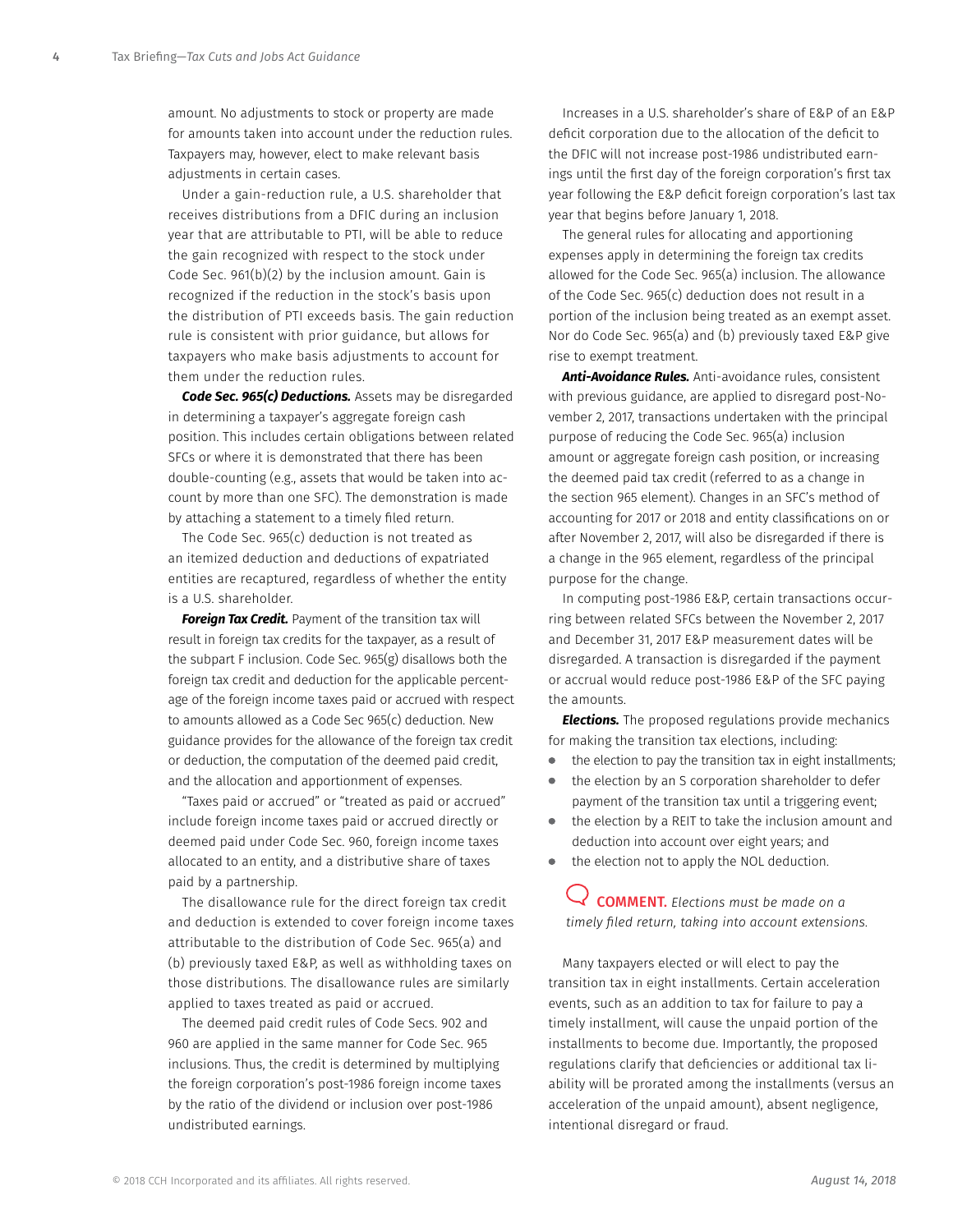<span id="page-4-0"></span>The number of acceleration events are expanded to cover any exchange or disposition of substantially all of a taxpayer's assets, an event that results in a person no longer being a U.S. person, new members joining consolidated groups and consolidated groups ceasing to exist.

Details are provided on the "eligible section 965(h) transferee" exception for certain acceleration events, such as liquidations, sales, or other dispositions of substantially all of a taxpayer's assets. A transfer agreement must provide that the transferee will assume liability for unpaid installments of the transferor.

Taxpayers may also elect an alternative method for calculating post-1986 E&P when it is impractical to determine the amount on the November 2, 2017, measurement date because it does not fall on the last day of the month. The rules are consistent with previous guidance.

*Affiliated Group.* All members of a consolidated group that are U.S. shareholders of an SFC are treated as a single U.S. shareholder for purposes of the reduction rules and for purposes of the elections. The rules do not apply for purposes of determining a member's Code Sec. 965(a) inclusion or Code Sec. 965(c) deduction.

#### **Outcomes**

The transition tax provisions will result in historically large amounts of subpart F inclusions and foreign tax credits for many taxpayers. The rules are complex and the correct computation of the tax will depend upon a careful examination of the proposed regulations and other guidance. The timing of the issuance of the proposed regulations is especially welcome for those taxpayers who are filing amended returns or returns by the October 15, 2018 extended due date.

# QUALIFIED BUSINESS INCOME **DEDUCTION**

The IRS also released long-awaited guidance on new Code Sec 199A, commonly known as the "pass-through deduction" or the "qualified business income deduction." Taxpayers can rely on these proposed regulations and a proposed revenue procedure until they are issued as final (*NPRM REG-107892-18; Notice 2018-64*).

Code Sec. 199A allows business owners to deduct up to 20 percent of their qualified business income (QBI) from sole proprietorships, partnerships, trusts and S corporations. The deduction is one of the most high-profile pieces of the Tax Cuts and Jobs Act of 2017.

# COMMENT. *The proposed regulations apply to:*

- individuals, which includes individuals, trusts,  $\bullet$ estates, and other persons who are eligible for the deduction; and
- relevant pass-through entities (RPEs), which are passthrough entities that directly operate a qualified trade or business or pass through the items of QBI from lower-tier RPEs to an individual.

#### Trade or Business

The proposed regulations incorporate the Code Sec. 162 rules for determining what constitutes a trade or business. However, a rental activity that does not meet the Code Sec. 162 requirements also qualifies as a business if it rents or licenses tangible or intangible property to a commonly controlled business. Businesses are commonly controlled if the same person or persons own at least 50 percent of each business.

A taxpayer may have more than one trade or business, but a single trade or business generally cannot be conducted through more than one entity. Taxpayers cannot use the passive activity rules to group multiple activities into a single business. However, an individual may aggregate businesses if:

- each one is itself a trade or business;
- the same person or group owns a majority interest in each;
- all items attributable to them are reported on returns using the same tax year;
- $\bullet$ none is a specified service trade or business; and
- they are actually part of a larger, integrated trade or business.

COMMENT. *RPEs cannot aggregate businesses.*

#### Specified Service Trade or Business

Income from a specified service trade or business (SSTB) generally cannot be qualified business income, though this exclusion is phased in for lower-income taxpayers.

A new *de minimis* exception allows a service business to escape the SSTB designation if less than 10% of its gross receipts is attributable to services (or less than 5% if the business has more than \$25 million in gross receipts).

The regulations largely adopt existing rules for what activities constitute a service. However, a business receives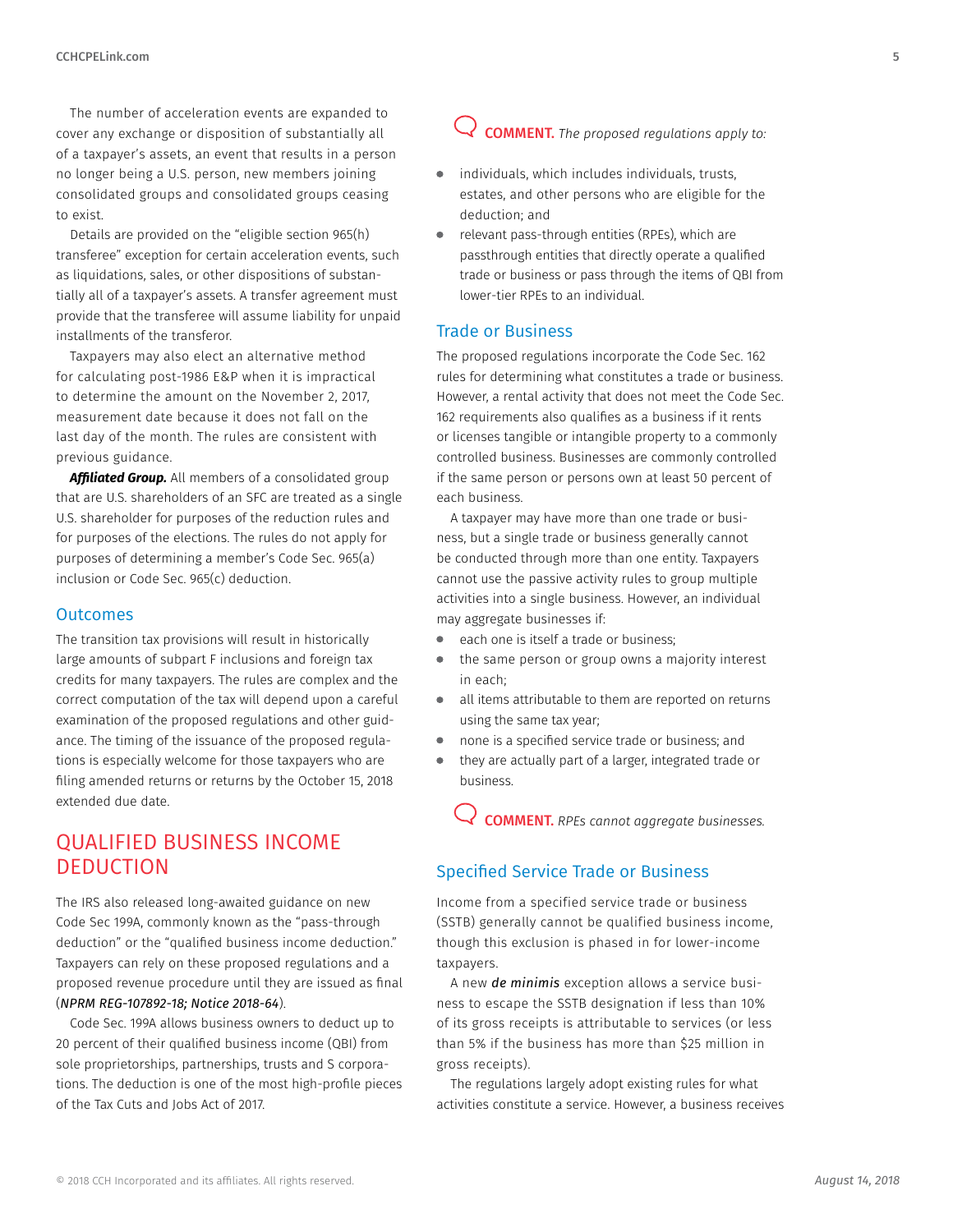# **Specified Service Businesses**



provide property or services

income because of an employee/owner's reputation or skill only when the business is engaged in:

- $\bullet$ endorsing products or services;
- licensing the use of an individual's image, name, trademark, etc.; or
- **•** receiving appearance fees.

The regulations also define "financial services" to exclude banking, and provide detailed rules for the trade or business of being an employee.

In addition, the regulations try to limit attempts to spin-off parts of a service business into independent qualified businesses. Thus, a business that provides 80 percent or more of its property or services to a related service business is part of that service business. Similarly, the portion of property or services that a business provides to a related service business is treated as a service business. Businesses are related if they have at least 50-percent common ownership.

#### Wages/Capital Limit

A higher-income taxpayer's qualified business income may be reduced by the wages/capital limit. This limit is based on the taxpayer's share of the business's:

- W-2 wages that are allocable to QBI; and
- unadjusted basis in qualified property immediately after acquisition (UBIA).

The proposed regulations and Notice 2018-64 provide detailed rules for determining W-2 wages. These rules generally follow the rules that applied to the Code Sec. 199 domestic production activities deduction.

COMMENT. *However, the Code Sec. 199 rules applied to the taxpayer's aggregate wages, while the QBI rules apply separately to each business. If wages are allocable to multiple businesses, they are allocated to each business in accordance with wage expense.*

In defining UBIA, the proposed regulations largely adopt existing capitalization rules for determining basis. However, "immediately after acquisition" is the date the business places the property in service. Thus, UBIA is generally the cost of the property as of the date the business places it in service.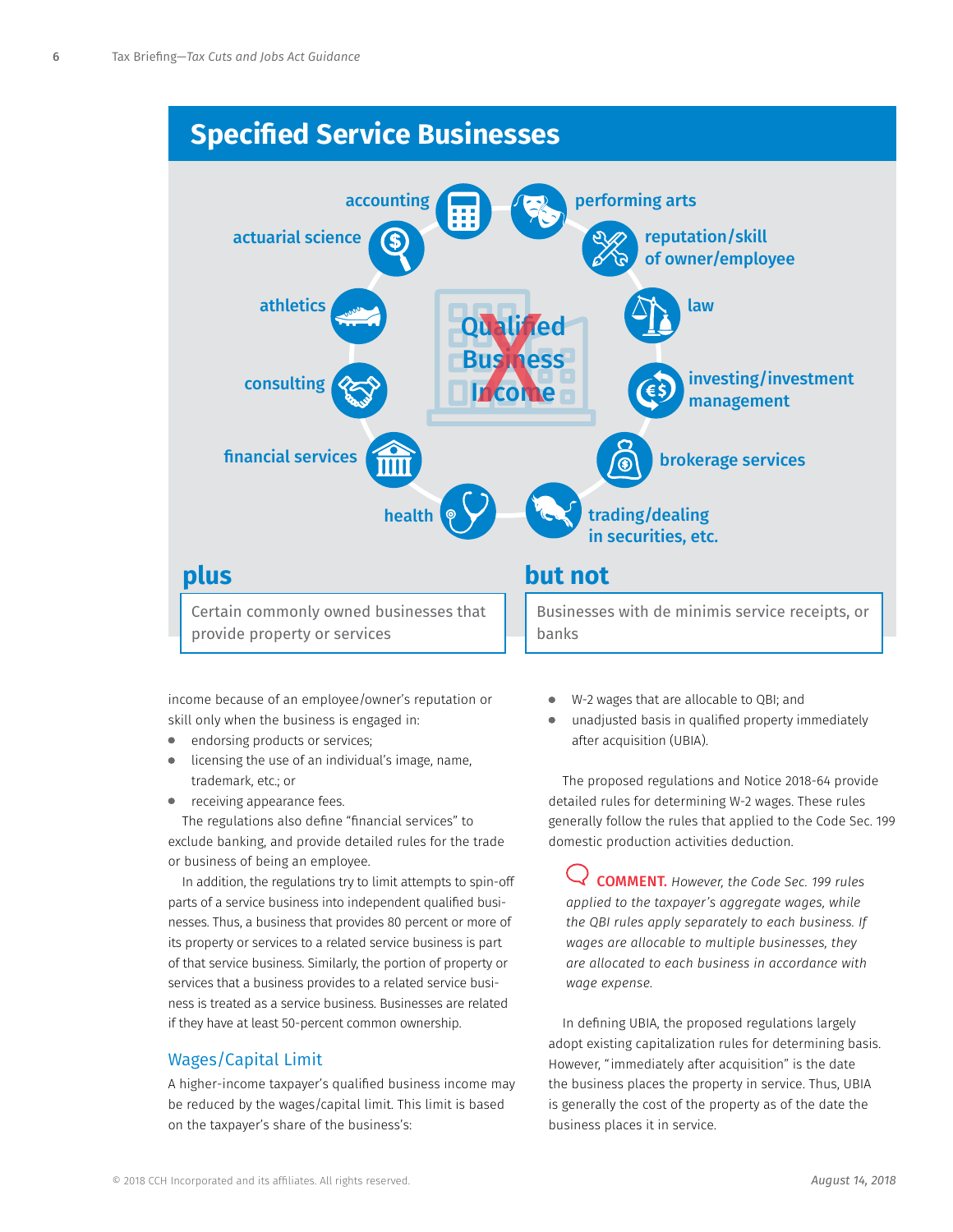<span id="page-6-0"></span>In addition, the proposed UBIA regulations:

- $\bullet$ clarify that additional first-year depreciation does not affect the recovery period;
- provide anti-abuse rules for end-of-year acquisitions;  $\qquad \qquad \bullet$
- generally adopt existing MACRs rules for improvements,  $\bullet$ additions, and nonrecognition transactions;
- exclude most partnership basis adjustments; and
- allocate basis when a pass-through entity owns the property.

#### Other Rules

Finally, the proposed regulations address several other issues, including:

- $\bullet$ definitions;
- basic computations;
- loss carryovers;
- Puerto Rico businesses;
- coordination with other Code Sections;  $\bullet$
- penalties;  $\bullet$
- previously suspended losses and net operating losses;
- other exclusions from qualified business income;  $\bullet$
- allocations of items among multiple businesses; and
- application to trusts and estates.

#### Effective Dates

Taxpayers may generally rely on the proposed regulations and Notice 2018-64 until they are issued as final. However:

- several proposed anti-abuse rules are proposed to apply to tax years ending after December 22, 2017;
- $\bullet$ anti-abuse rules that apply specifically to the use of trusts are proposed to apply to tax years ending after August 16, 2018; and
- if a qualified business's tax year begins before January 1, 2018, and ends after December 31, 2017, an individual's items are treated as having been incurred in the individual's tax year during which business's tax year ends.

### 100-PERCENT BONUS DEPRECIATION

The IRS also issued comprehensive proposed regulations on the 100-percent bonus depreciation allowance for qualified property acquired and placed in service after September 27, 2017 and before 2023. The guidance may be relied upon until publication of final regulations (*NPRM REG-104397-18*).

COMMENT. *Major sections of the proposals are similar to or identical to the current final regulations in Reg. §1.168(k)-1. However, they incorporate detailed guidance on changes made* 

*by the Tax Cuts and Jobs Act of 2017. The most important change, other than the rate increase from 50 percent to 100 percent, allows bonus depreciation on used property acquired after September 27, 2017.* 

#### Election to Use 50-percent Rate

Taxpayers may elect the 50-percent bonus rate for the tax year that includes September 27, 2017. The regulations clarify that the election is made for all classes of qualifying property placed in service during the tax year. The regular election out of bonus depreciation is made separately for each property class.

#### Used Property

Property does not qualify for bonus depreciation if the taxpayer previously used the property. The property must also be acquired by "purchase" within the meaning of Code Sec. 179(d).

The purchase requirement means that:

- (1) The property may not be acquired from a related person or by one component member of a controlled group from another component member of the same controlled group;
- (2) The basis of the property in the hands of a person acquiring the property may not be determined in whole or in part by reference to the adjusted basis of the property in the hands of the person transferring the property; and
- (3) The property was not received in a transfer at death with a fair market value basis or other basis determined under Code Sec. 1014(a).

In addition, the portion of the basis of acquired property that is determined by reference to the basis of other property held at any time by the person acquiring the property does not qualify as used property eligible for bonus depreciation. Most commonly this restriction affects like-kind exchanges and involuntary conversions.

*Previously used property.* A taxpayer previously used property only if the taxpayer *or a predecessor* had a depreciable interest in the property. For example, a taxpayer that previously used property as a lessee may purchase the property and qualify for bonus depreciation. If a taxpayer has a depreciable interest in a portion of a property and later acquires an additional interest, the additional interest is not tainted and may qualify for bonus depreciation. If a taxpayer sells a portion of an interest in property and then later reacquires another portion of the same property, bonus depreciation only applies to the extent the newly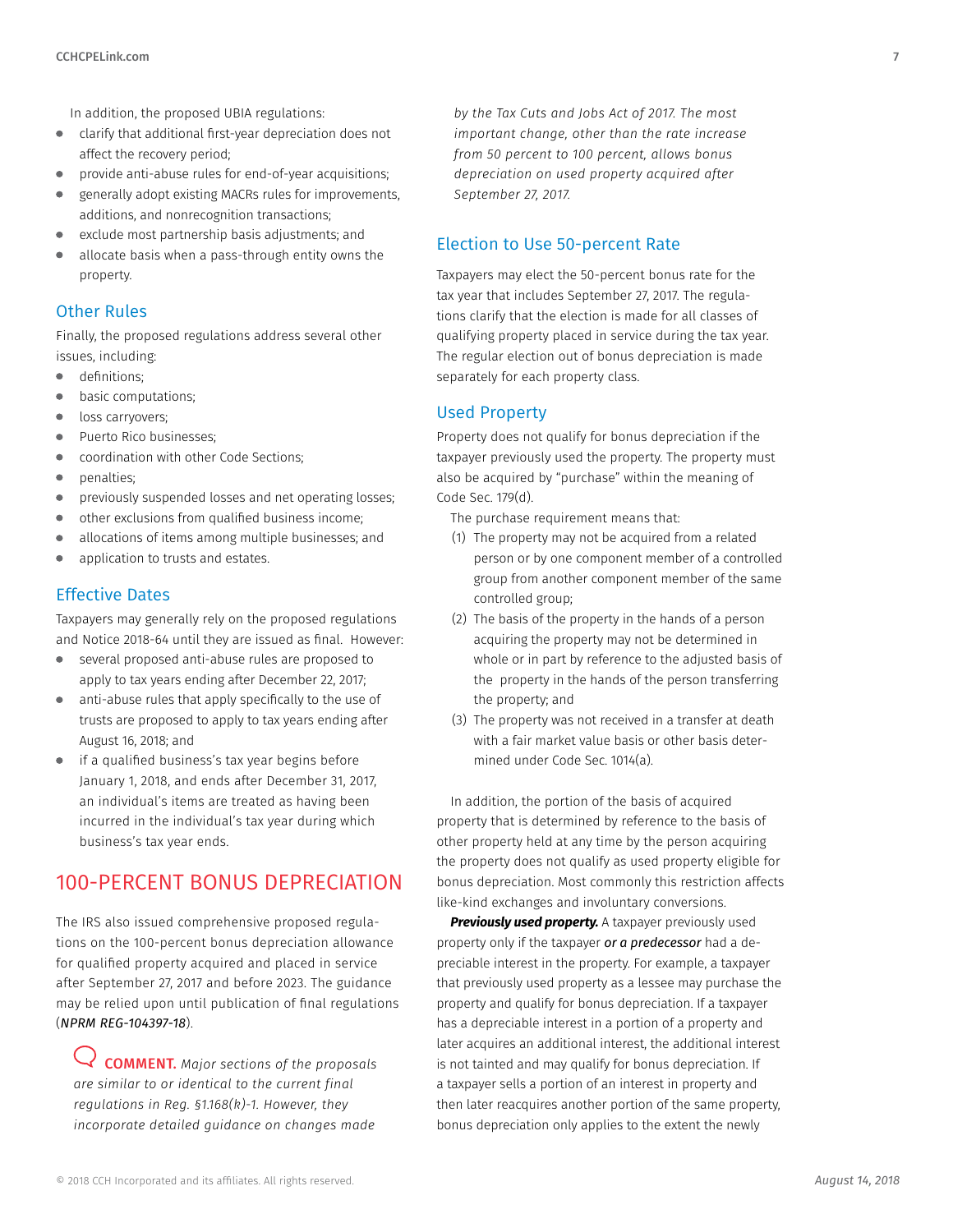acquired interest is greater than the original interest. The regulations do not define the term predecessor.

**Controlled groups.** If a consolidated group had a depreciable interest in a property at any time prior to a member's acquisition of the property, the property does not qualify for the bonus. The consolidated group had a depreciable interest if any current or former member of the group had a depreciable interest while a member of the group. A group cannot circumvent these rules by engaging in a series of related transfers.

**Partnerships.** Basis adjustments on property transferred to or from partnerships typically do not meet the original use requirement. The proposals revisit the issue now that used property can qualify for bonus depreciation.

The only basis adjustment which qualifies for the bonus as used property is the amount of the step-up in inside basis of partnership assets that the purchaser of a partnership interest receives under Code Sec. 743(b) pursuant to a partnership's Code Sec. 754 election. The basis step-up is generally equal to the difference between the cost of the partnership interest and the partnership's inside basis in the property allocable to the acquired interest. The purchaser claims the bonus deduction or may make an election out. All other requirements regarding used property must be met. For example, the transferee of the partnership interest may not be related to the transferor, may not have previously owned the transferred partnership interest or property attributable to that interest, or received the partnership interest as a transfer at death where a fair market value basis under Code Sec. 1014 is taken.

Bonus depreciation does not apply to the following transactions:

- Remedial allocations under Code Sec. 704(c)
- Contributions of property to a partnership for a partnership interest under Code Sec. 723
- Any increase in the basis of partnership property under Code Sec. 734(b) as the result of gain recognized by a partner when the value of property distributed to the partner is in excess of the partner's outside basis
- Partner's basis in distributions of partnership property under Code Sec. 732

*Related transactions rule***.** In any series of related transactions, property is considered transferred directly from the original transferor to the ultimate transferee. For example, a parent may not circumvent the related party rule by first selling the property to an unrelated person who in turn sells it to the parent's son or daughter.

#### Binding Contract Rule

Property acquired before September 28, 2017 pursuant to a written binding contract entered into before that date does not qualify for the 100-percent bonus rate. The acquisition date is the date that the contract was entered into.

The proposed regulations retain the prior rules defining a binding contract but also provide that a letter of intent for an acquisition is not a binding contract.

Property constructed (including manufactured or produced) for a taxpayer by another person under a written binding contract entered into prior to construction is acquired pursuant to a written binding contract. Consequently, if such a contract is entered into before September 28, 2017, the property does not qualify for the 100-percent rate.

A pre-September 28, 2017, binding contract to acquire components of a larger property does not prevent the larger property from qualifying for the 100-percent rate whether the larger property is constructed by or for the taxpayer.

#### Self-constructed property

Self-constructed property is acquired after September 27, 2017 if a taxpayer begins constructing the property after September 27, 2017. Property constructed for a taxpayer pursuant to a written binding contract entered into prior to the beginning of construction is not selfconstructed property.

If the construction of self-constructed property begins before September 28, 2017, the self-constructed property and any components of that property, whether or not self-constructed, do not qualify for the 100-percent rate. However, if the manufacture of self-constructed components begins before September 28, 2017, the selfconstructed property may qualify for the 100-percent rate if its manufacture begins after September 27, 2018.

Construction begins when physical work of a significant nature begins or, under an elective safe harbor 10 percent or more of the cost of the property is paid or incurred. These are the same standards that apply under the current final regulations.

#### Long Production Property

Although bonus depreciation generally expires after 2026, long production property (LPP) placed in service in 2027 may qualify for bonus depreciation. The LPP must be acquired after September 27, 2017 and before January 1, 2027 or acquired pursuant to a binding written contract entered into after September 27, 2017 and before January 1, 2027.

The basis of LPP attributable to 2027 progress expenditures does not qualify for the bonus.